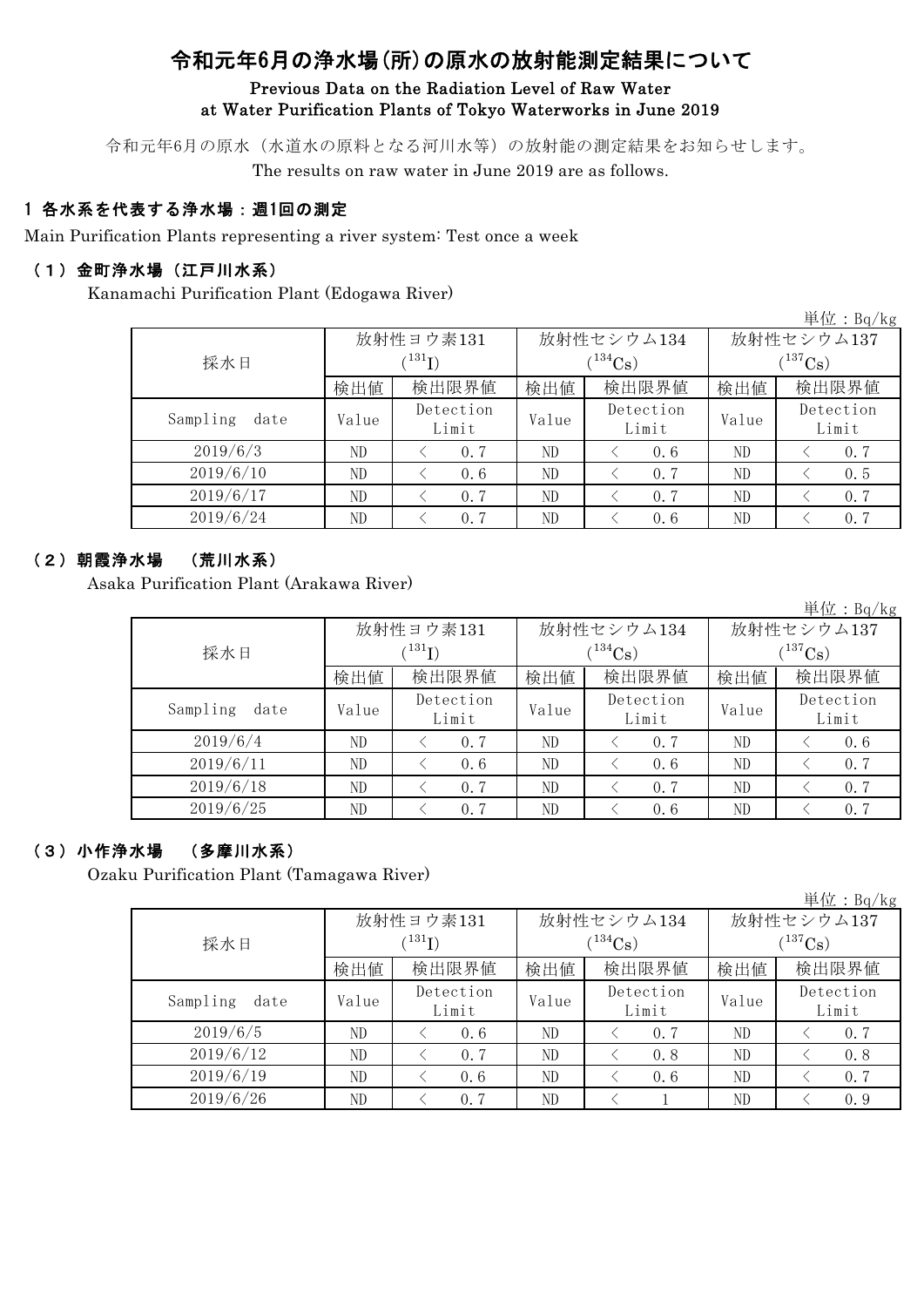## (4)東村山浄水場 (多摩川・荒川水系)

Higashi-murayama Purification Plant (Tamagawa・Arakawa River)

|                  |           |                    |            |                    |             | $+11$ . Dq/ $R$ g  |  |
|------------------|-----------|--------------------|------------|--------------------|-------------|--------------------|--|
|                  | 放射性ヨウ素131 |                    | 放射性セシウム134 | 放射性セシウム137         |             |                    |  |
| 採水日              | (131)     |                    |            | $134C_8$           | $(137)$ Cs) |                    |  |
|                  | 検出値       | 検出限界値              | 検出値        | 検出限界値              | 検出値         | 検出限界値              |  |
| Sampling<br>date | Value     | Detection<br>Limit | Value      | Detection<br>Limit | Value       | Detection<br>Limit |  |
| 2019/6/6         | ND        | 0.6                | ND         | 0.7                | ND          | 0.6                |  |
| 2019/6/13        | ND        | 0.7                | ND         | 0.9                | ND          | 0.8                |  |
| 2019/6/20        | ND        | 0.6                | ND         | 0.6                | ND          | 0.7                |  |
| 2019/6/27        | ND        | 0.7                | ND         | 0.7                | ND          | 0.7                |  |

#### (5)長沢浄水場 (相模川水系)

Nagasawa Purification Plant (Sagamigawa River)

|                  |       |                    |       |                    |              | 単位: $Bq/kg$        |  |  |
|------------------|-------|--------------------|-------|--------------------|--------------|--------------------|--|--|
|                  |       | 放射性ヨウ素131          |       | 放射性セシウム134         | 放射性セシウム137   |                    |  |  |
| 採水日              |       | (131)              |       | $(134)$ Cs         | $(^{137}Cs)$ |                    |  |  |
|                  | 検出値   | 検出限界値              | 検出値   | 検出限界値              | 検出値          | 検出限界値              |  |  |
| Sampling<br>date | Value | Detection<br>Limit | Value | Detection<br>Limit | Value        | Detection<br>Limit |  |  |
| 2019/6/7         | ND    | 0.6                | ND    | 0.7                | ND           | 0.7                |  |  |
| 2019/6/14        | ND    | 0.6                | ND    | 0.6                | ND           | 0.8                |  |  |
| 2019/6/21        | ND    | 0.8                | ND    | 0.7                | ND           | 0.8                |  |  |
| 2019/6/28        | ND    | 0.5                | ND    | 0.7                | ND           | 0.6                |  |  |

### 2 その他の主要浄水場:概ね月1回の測定

Other Main Purification Plants: Test mostly once a month

|                     |                            |                  |           |             |                    |                             |                       |       |              |                    | $\frac{1}{2}$ $\frac{1}{2}$ $\frac{1}{2}$ $\frac{1}{2}$ $\frac{1}{2}$ $\frac{1}{2}$ $\frac{1}{2}$ $\frac{1}{2}$ $\frac{1}{2}$ $\frac{1}{2}$ |
|---------------------|----------------------------|------------------|-----------|-------------|--------------------|-----------------------------|-----------------------|-------|--------------|--------------------|---------------------------------------------------------------------------------------------------------------------------------------------|
|                     |                            |                  | 放射性ヨウ素131 |             |                    | 放射性セシウム134                  |                       |       | 放射性セシウム137   |                    |                                                                                                                                             |
| 浄水所                 | 水源                         | 採水日              |           | $(^{131}I)$ |                    |                             | $(^{134}\mathrm{Cs})$ |       | $(^{137}Cs)$ |                    |                                                                                                                                             |
|                     |                            |                  | 検出値       |             | 検出限界値              | 検出値                         |                       | 検出限界値 | 検出値          |                    | 検出限界値                                                                                                                                       |
| Monitoring<br>point | Water<br>resource          | Sampling<br>date | Value     |             | Detection<br>Limit | Detection<br>Value<br>Limit |                       | Value |              | Detection<br>Limit |                                                                                                                                             |
| 三郷<br>Misato        | 江戸川水系<br>Edogawa<br>River  | 2019/6/12        | ND        | $\lt$       | 0.6                | ND                          | $\langle$             | 0.7   | ND           | $\lt$              | 0.8                                                                                                                                         |
| 三園<br>Misono        | 荒川水系<br>Arakawa<br>River   | 2019/6/12        | ND        | $\lt$       | 0.7                | ND                          | $\lt$                 | 0.6   | ND           | $\langle$          | $\mathbf{1}$                                                                                                                                |
| 境<br>Sakai          | 多摩川水系<br>Tamagawa<br>River | 2019/6/12        | ND        | $\lt$       | 0.7                | ND                          | $\lt$                 | 0.7   | $\rm ND$     | $\langle$          | 0.7                                                                                                                                         |
| 砧<br>Kinuta         | 多摩川水系<br>Tamagawa<br>River | 2019/6/12        | $\rm ND$  | $\lt$       | 0.8                | ND                          | $\langle$             | 0.9   | $\rm ND$     | $\langle$          | $\mathbf{1}$                                                                                                                                |
| 砧下<br>Kinutashimo   | 多摩川水系<br>Tamagawa<br>River | 停止中              |           |             |                    |                             |                       |       |              |                    |                                                                                                                                             |

**出仕:**  $P_{\text{max}}/k_{\text{max}}$ 

単位:Bq/kg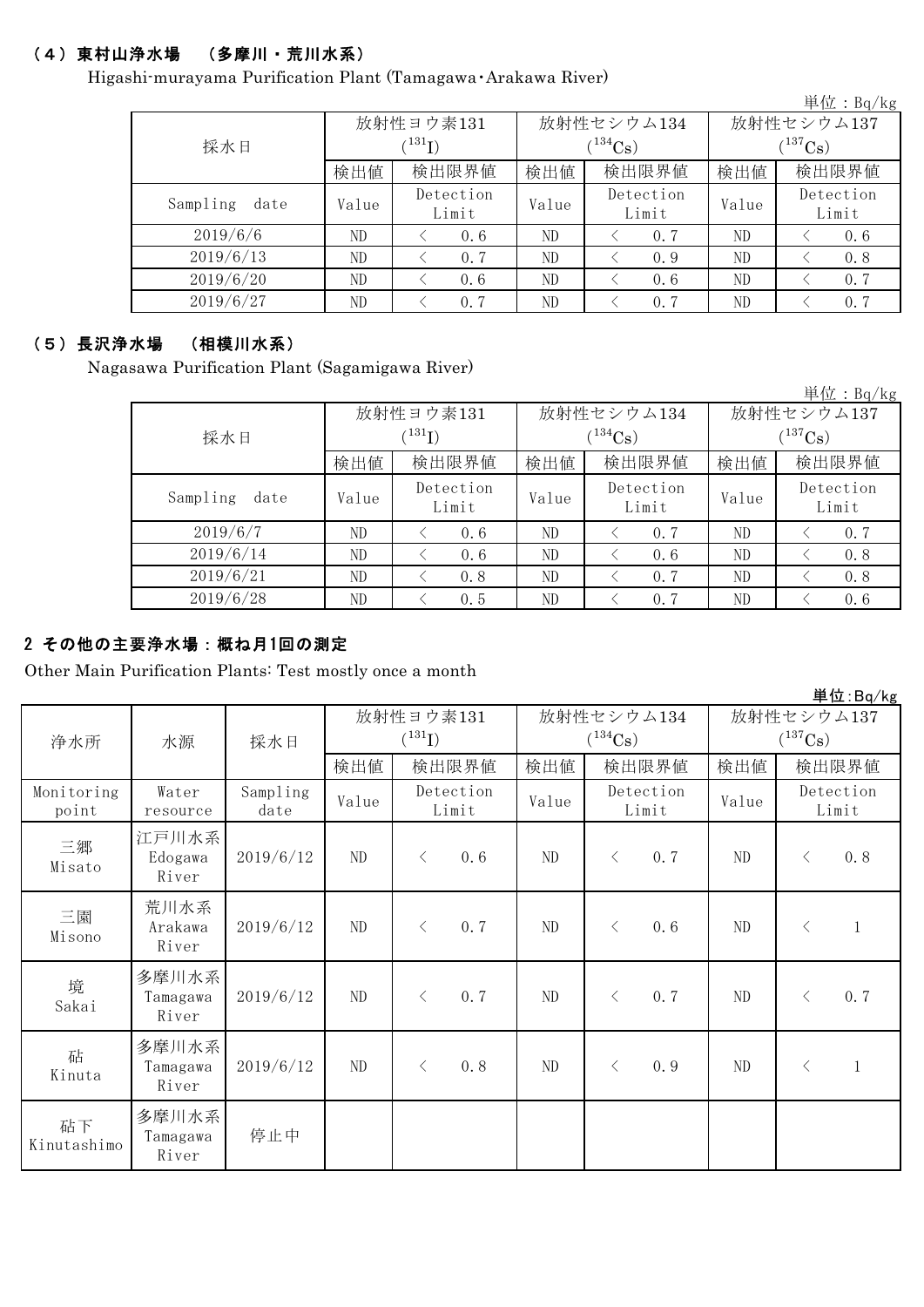#### 3 多摩地区等の表流水・伏流水・浅井戸を水源とする浄水所:概ね月1回の測定

Water purification plants using surface water, subsoil water, or shallow well water in Tama Area: Test mostly once a month

|                  |                  |                          |           |                    |                             |                       |            |                            |           | 単位: Bq/kg          |
|------------------|------------------|--------------------------|-----------|--------------------|-----------------------------|-----------------------|------------|----------------------------|-----------|--------------------|
| 浄水所              | 採水日              | 放射性ヨウ素131<br>$(^{131}I)$ |           |                    |                             | $(^{134}\mathrm{Cs})$ | 放射性セシウム134 | 放射性セシウム137<br>$(^{137}Cs)$ |           |                    |
|                  |                  | 検出値                      |           | 検出限界値              | 検出値                         |                       | 検出限界値      | 検出値                        |           | 検出限界値              |
| Monitoring point | Sampling<br>date | Value                    |           | Detection<br>Limit | Detection<br>Value<br>Limit |                       |            | Value                      |           | Detection<br>Limit |
| 戸倉<br>Tokura     | 2019/6/4         | $\rm ND$                 | $\langle$ | 0.8                | ND                          | $\lt$                 | 0.7        | $\rm ND$                   | $\langle$ | 0.8                |
| 乙津<br>Ottsu      | 2019/6/4         | $\rm ND$                 | $\langle$ | 0.8                | $\rm ND$                    | $\lt$                 | 0.6        | $\rm ND$                   | $\langle$ | 0.7                |
| 深沢<br>Fukasawa   | 2019/6/4         | $\rm ND$                 | $\langle$ | 0.7                | ND                          | $\lt$                 | 0.6        | $\rm ND$                   | $\langle$ | 0.7                |
| 日原<br>Nippara    | 2019/6/5         | $\rm ND$                 | $\langle$ | 0.7                | $\rm ND$                    | $\lt$                 | 0.8        | ${\rm ND}$                 | $\langle$ | 0.8                |
| 氷川<br>Hikawa     | 2019/6/5         | ND                       | $\lt$     | 0.8                | ND                          | $\lt$                 | 0.6        | ND                         | $\langle$ | 0.8                |
| 棚沢<br>Tanasawa   | 2019/6/17        | $\rm ND$                 | $\lt$     | 0.7                | $\rm ND$                    | $\lt$                 | 0.6        | $\rm ND$                   | $\langle$ | 0.7                |
| 大丹波<br>0taba     | 2019/6/17        | N <sub>D</sub>           | $\langle$ | 0.8                | ND                          | $\lt$                 | 0.9        | ND                         | $\langle$ | 0.7                |
| 小河内<br>Ogouchi   | 2019/6/19        | $\rm ND$                 | $\lt$     | 0.7                | ND                          | $\lt$                 | 0.6        | ND                         | $\lt$     | 0.6                |
| ひむら<br>Himura    | 2019/6/19        | $\rm ND$                 | $\langle$ | 0.7                | $\rm ND$                    | $\lt$                 | 0.9        | ${\rm ND}$                 | $\langle$ | 0.8                |

#### <表流水を水源とする浄水所> <surface water>

#### <伏流水を水源とする浄水所> <subsoil water>

|                       |                  |       |                                     |       |                            |                            | 単位: Bq/kg          |  |
|-----------------------|------------------|-------|-------------------------------------|-------|----------------------------|----------------------------|--------------------|--|
| 浄水所                   | 採水日              |       | 放射性ヨウ素131<br>$(^{131}I)$            |       | 放射性セシウム134<br>$(^{134}Cs)$ | 放射性セシウム137<br>$(^{137}Cs)$ |                    |  |
|                       |                  | 検出値   | 検出限界値                               | 検出値   | 検出限界値                      | 検出値                        | 検出限界値              |  |
| Monitoring point      | Sampling<br>date | Value | Detection<br>Limit                  | Value | Detection<br>Limit         | Value                      | Detection<br>Limit |  |
| 高月<br>Takatsuki       | 2019/6/5         | ND    | 0.7<br>$\langle$                    | ND    | 0.7<br>$\lt$               | ND                         | 0.8<br>$\lt$       |  |
| 日向和田<br>Hinatawada    | 2019/6/10        | ND    | 0.8<br>$\langle$                    | ND    | $\langle$<br>0.6           | ND                         | 0.7<br>$\langle$   |  |
| 二俣尾<br>Futamatao      | 2019/6/12        | ND    | 0.7<br>$\left\langle \right\rangle$ | ND    | 0.8<br>$\lt$               | ND                         | 0.7<br>$\lt$       |  |
| 沢井第一<br>Sawaidaiichi  | 2019/6/12        | ND    | 0.6<br>$\langle$                    | ND    | 0.7<br>$\langle$           | ND                         | 0.7<br>$\lt$       |  |
| 成木<br>Nariki          | 2019/6/17        | ND    | 0.7<br>$\langle$                    | ND    | 0.6<br>$\langle$           | ND                         | 0.8<br>$\lt$       |  |
| 千ヶ瀬第二<br>Chigasedaini | 2019/6/17        | ND    | 0.7<br>$\langle$                    | ND    | 0.5<br>$\langle$           | ND                         | 0.9<br>$\langle$   |  |
| 御岳山<br>Mitakesann     | 2019/6/17        | ND    | 0.7<br>$\langle$                    | ND    | 0.7<br>$\lt$               | ND                         | 0.9<br>$\lt$       |  |